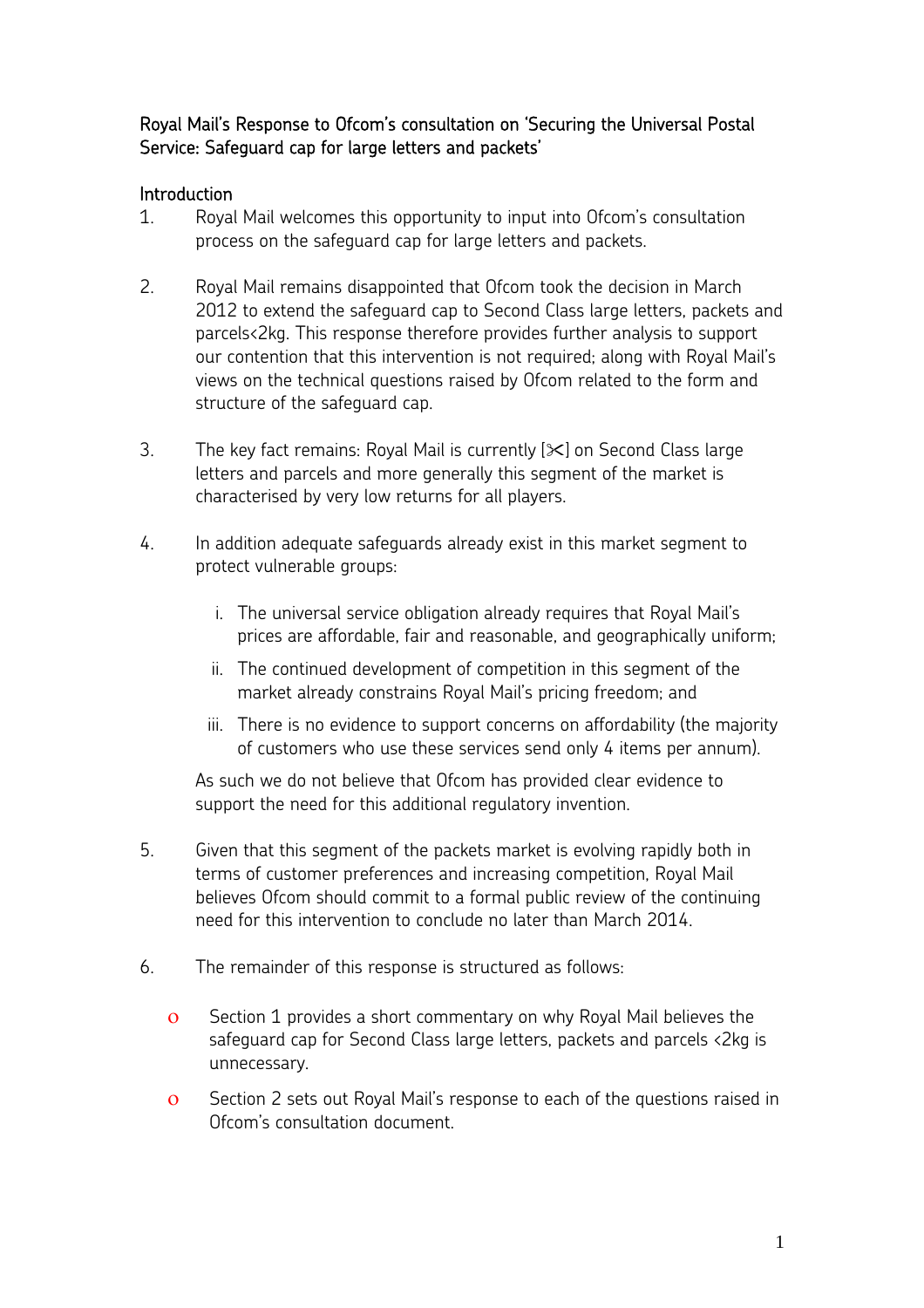# Section 1 – Challenging the need for a safeguard cap

- 7. The universal service obligation is designed to ensure that a minimum level of service and quality is provided at an affordable price for all users of the service. Under the new regulatory framework, Royal Mail is still subject to significant regulatory oversight in this area, due to its universal service obligation, which ensures that robust safeguards exist for all customers:
	- a. Price changes need to be fair and reasonable. Royal Mail must ensure it considers the impact of any price change on customers and can demonstrate that these changes are "fair and reasonable" if required to;
	- b. Prices must remain affordable. It is a requirement of the Postal Services Directive that universal service prices must remain affordable. If Ofcom deem that they are not then they have the power to investigate and take action to remedy this; and
	- c. *Uniform tariff*. Royal Mail has to charge the same price nationwide which means that all customers are protected by being able to access affordable products (whether they live in densely populated urban areas of deep rural communities) through the "one price goes anywhere" requirement.
- 8. Historically both Royal Mail and other operators have made very low returns in the UK parcels market – Royal Mail's core parcels business  $[\times]$  Royal Mail has begun the process of unwinding the price distortions created by historic price controls. Other operators have already entered the market e.g. myHermes and Yodel<sup>1</sup>. They too have called for a need for increased prices to underpin the financial sustainability of the sector.
- 9. As competition in the consumer / micro  $SME<sup>2</sup>$  segment of the packet market is increasing there is growing customer awareness of potential alternatives to Royal Mail. Customer preferences regarding their requirements from the delivery experience are also changing rapidly. This means that Royal Mail, and other operators, must continue to investment to refine their product portfolios to ensure they continue to offer what customers want. It is essential that Royal Mail has the pricing flexibility available to continue necessary price rebalancing to ensure its prices more accurately reflect the costs of handling packets and to ensure it can earn a reasonable commercial return on necessary investment.

 $\overline{a}$ 

<sup>&</sup>lt;sup>1</sup> Yodel offers a CollectPlus service which provides a network of sites where customers can drop off a parcel for delivery or collect a parcel.

 $2^{2}$  SME - 10 employees or fewer, Ebayers - must send at least 3 items in six months.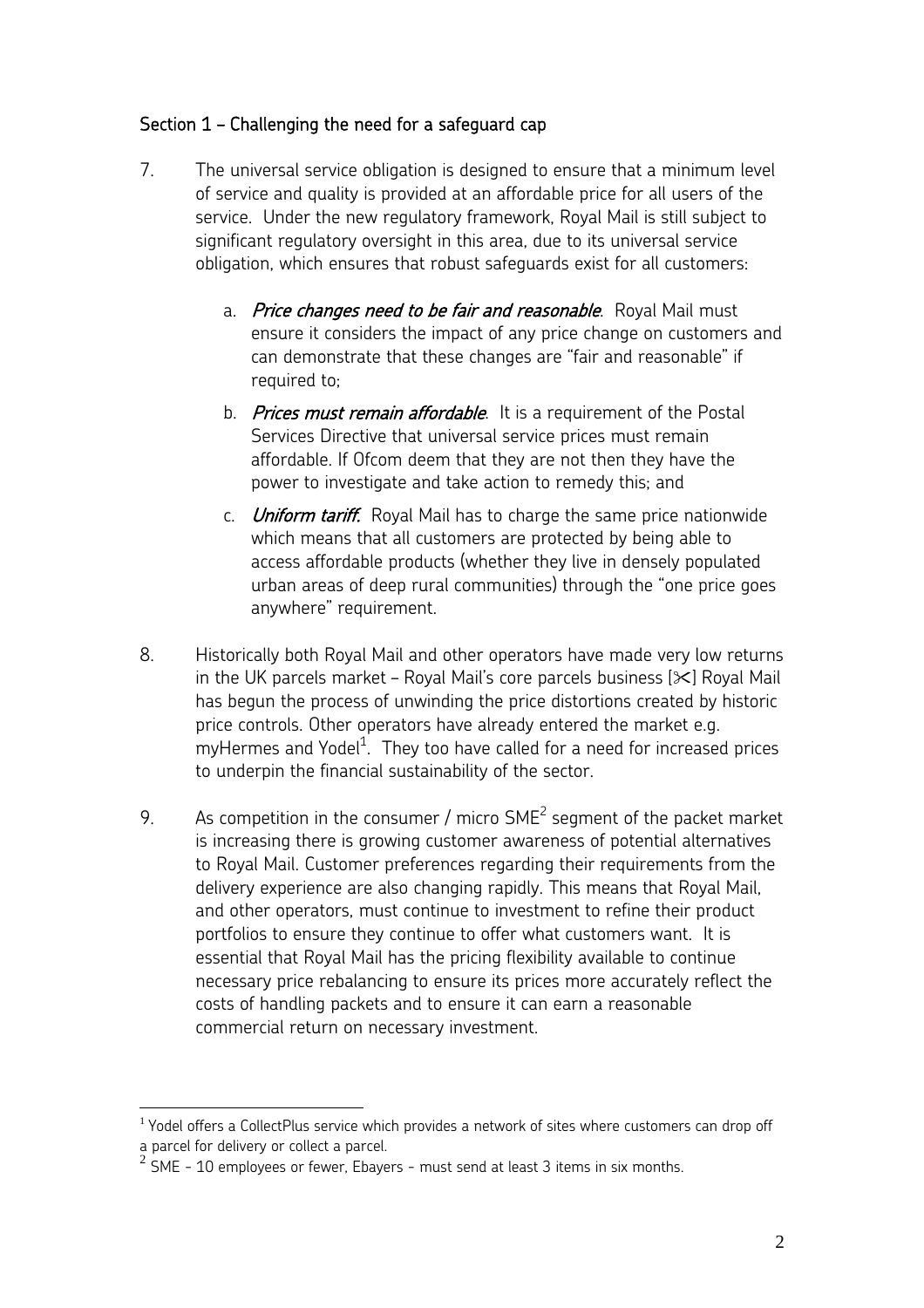- 10. The reseller market has also been growing steadily year on year and there are now a large number of resellers including Parcel2Go, Parcel Monkey and MyParcelDelivery operating in the UK, offering further choice for consumers.
- 11. In light of the fact that this market is evolving rapidly Royal Mail believes that Ofcom should commit to a formal review of the continuing need for the safeguard cap on Second Class large letters and packets, to conclude no later than March 2014. This review should re-consider whether a safeguard cap remains necessary in light of continuing market developments.

### Consultation Questions

# Question 3.1: do you agree with our proposals for the structure and form of the safeguard cap? If not please explain why.

- 12. If a safeguard cap is to be applied to large letters, packets and parcels<2kg we believe that it is essential that the cap is structured to provide Royal Mail with maximum pricing flexibility.
- 13. Royal Mail needs to be able to respond quickly to customer requirements and to enable prices to more accurately reflect the costs of handling different types of packets. We are currently reviewing our packet portfolio to ensure it is fit for purpose in the current market. We require the flexibility to update our product offerings to customers without being constrained by an administrative instrument. Ofcom must ensure there is a quick, efficient and transparent process to re-base the structure (and level) of the cap in the event that Royal Mail introduces new products into this market segment which Ofcom feels must be included within the price control.
- 14. There should be no subcaps in the pricing formula as this would restrict Royal Mail's ability to innovate in pricing and may create artificial regulatory distortions in our pricing decisions.
- 15. We welcome Ofcom's proposal to use actual volume rather than forecast volume. The use of forecast volumes would lead to the need to include correction factors in the price cap formula which we believe would lead to an unnecessary increase in the regulatory burden associated with the safeguard cap.
- 16. However we do not agree with Ofcom's proposal to use October to September actual volume information. Stamp volume figures are calculated based on sampling information from the Mail's Characteristics Survey. The stamp information, alongside all other volume information, is audited to an annual timetable following the end of the financial year. If October to September volume information were to be used a new process would have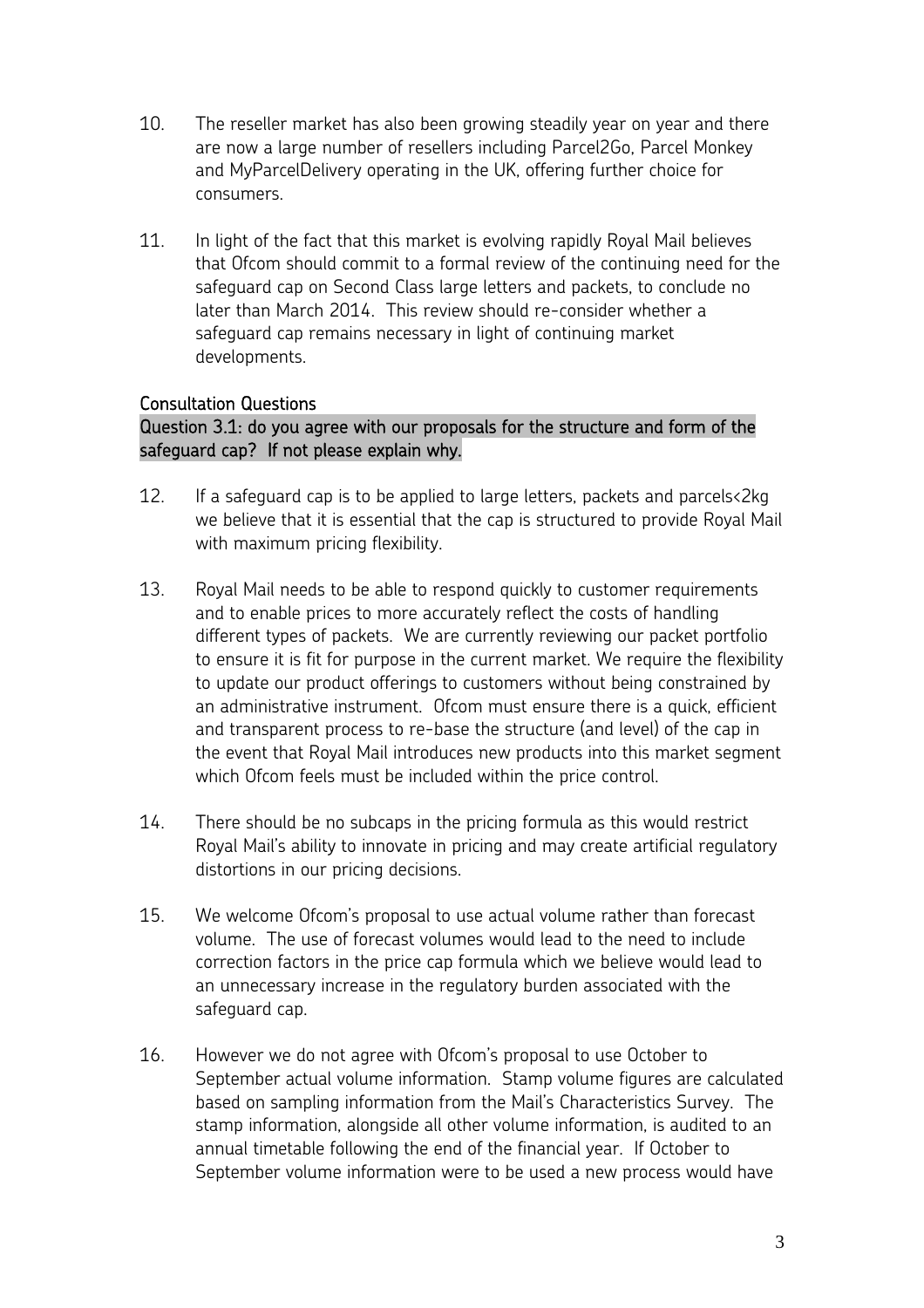to be introduced to review and agree the numbers for use in the cap calculation, introducing additional administrative costs. We believe that a much simpler approach would be to use the audited year end volume figures in the price cap formula. We believe that this would create transparency regarding the volume figures while avoiding the need to incur additional regulatory costs.

### Q 3.2: do you agree with our recommendation of up to 53% for the maximum increase permitted by the cap (in addition to inflation)? If not, please explain why.

- 17. Royal Mail believes that the level of the safeguard cap must, as a minimum, be equal to the Second Class letter cap and that the level and continuing need for the cap should be reviewed within two years to ensure it remains necessary.
- 18.  $[\times]$  In a market where traditional mail volumes are falling, it is important that Royal Mail is afforded the necessary flexibility to enable it to earn sufficient returns over its whole portfolio to ensure a financially sustainable universal service.
- 19. Royal Mail's pricing decisions will be based on detailed considerations of both market demand conditions and the need to cover the costs of handling the products. The safeguard cap must be defined in a way which does not restrict Royal Mail's ability to respond to these factors.
- 20. We have also considered international price comparisons to determine whether our current pricing levels for Second Class stamp large letters, packets and parcels are out of line with other postal operators. It is difficult to undertake direct comparisons as different countries offer different services and product specification may vary. We considered 13 other EU countries $^3$ , of this group only four offer a second class service.
- 21. The table below provides a summary of the product offerings, including the major EU countries. The UK is one of the few countries in the EU offering a Second Class packet and parcels service. Many other countries – including the Netherlands and Germany – only offer the equivalent of a First Class service.

 $\overline{a}$ <sup>3</sup> Germany, France, Netherlands, Belgium, Ireland, Luxemburg, Italy, Austria, Denmark, Finland, Sweden, Spain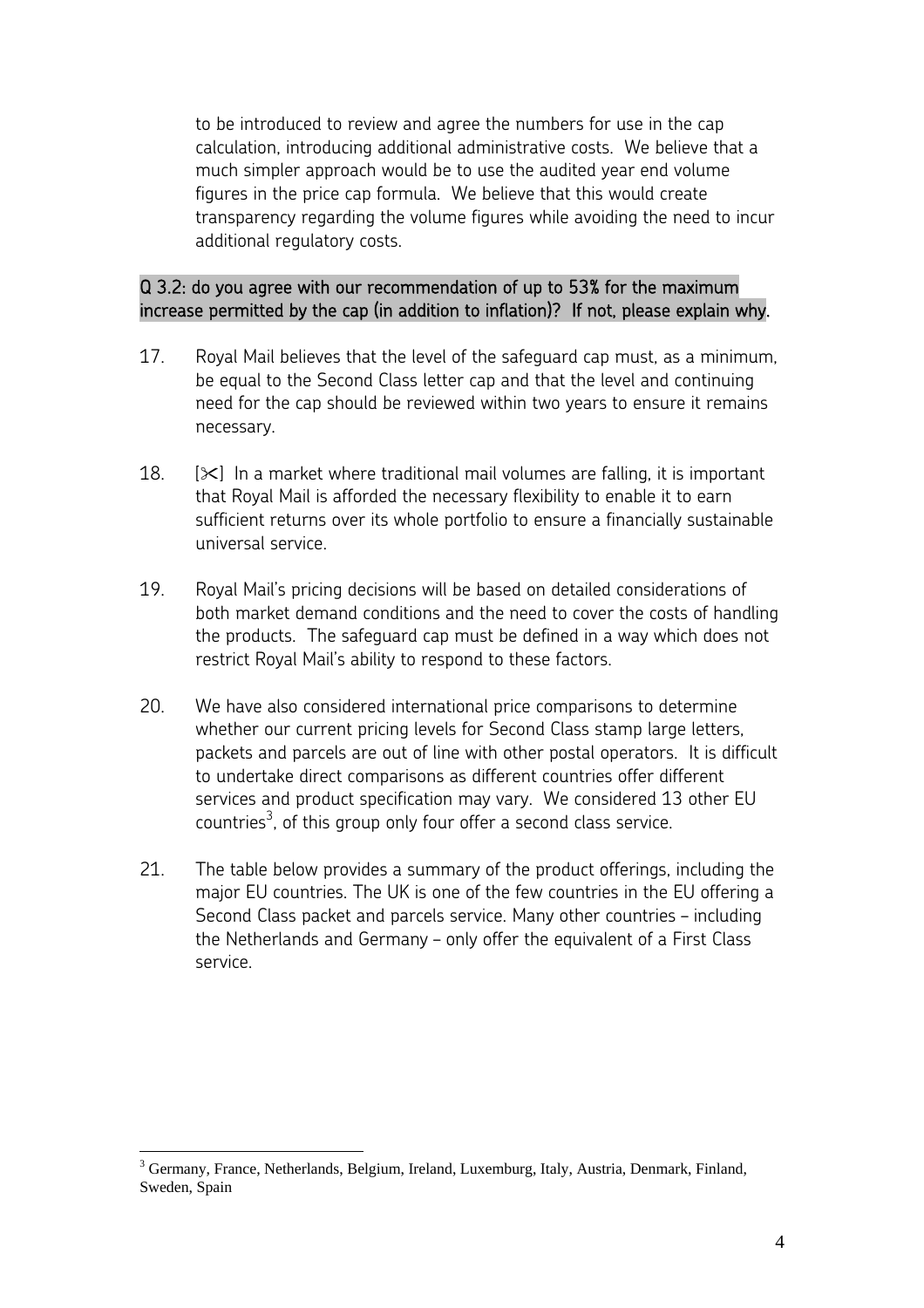| Country                                                                                                                                             | Products                                                                |                         | Class of products offered Date price guide published |
|-----------------------------------------------------------------------------------------------------------------------------------------------------|-------------------------------------------------------------------------|-------------------------|------------------------------------------------------|
| Germany                                                                                                                                             | Letter, Compact Letter, Large Letter, Maxi Letter, Small Packet, Parcel | First Class only        | 01/01/2012                                           |
| France                                                                                                                                              | Letter <sup>1</sup> , Mini Max and Parcel                               | First. Second and Third | 01/10/2011                                           |
| Netherlands                                                                                                                                         | Letter <sup>2</sup> , Parcel                                            | First Class only        | 01/01/2012                                           |
| Belgium                                                                                                                                             | Letter, Non-standard Letter, Parcel (4 formats of parcel)               | First Class only        | 01/01/2012                                           |
| Ireland                                                                                                                                             | Letter, Large Letter, Packet, Parcel                                    | First Class only        | 01/05/2012                                           |
| Luxemburg                                                                                                                                           | Letter, Non-standard Letter, Maxi Letter, Parcel                        | First Class only        | 01/01/2012                                           |
| Italy                                                                                                                                               | Small Letter, Medium Letter, Extra Letter, Parcel                       | First Class only        |                                                      |
| Austria                                                                                                                                             | Standard, Standard Plus, Maxi, Maxi Plus, Large Letter, Parcel          | First Class only        | 01/01/2012                                           |
| Denmark                                                                                                                                             | Letter <sup>2</sup> , Packet                                            | First and Second        | 01/01/2012                                           |
| Finland                                                                                                                                             | Letter, Maxi Letter, Parcel                                             | First and Second        | 06/01/2012                                           |
| Sweden                                                                                                                                              | Letter <sup>2</sup> , Parcel                                            | First and Second        | 01/01/2012                                           |
| Spain                                                                                                                                               | Letter <sup>2</sup> , Parcel                                            | First Class only        | 01/01/2012                                           |
| UК                                                                                                                                                  | Letter, Large Letter, Packet, Parcel                                    | <b>First and Second</b> | 28/04/2012                                           |
| 1) Letter product in France can only be used when posting an item of correspondence which is defined as written communication on a physical medium, |                                                                         |                         |                                                      |
| excluding books, catalogs, newspapers, periodicals and merchandise with or without commercial value.                                                |                                                                         |                         |                                                      |
| 2) Where Letter covers all products with dimensions: (length+height+depth)?900mm                                                                    |                                                                         |                         |                                                      |

22. For illustrative purposes we compared prices at particular weight steps to gain an appreciation for whether Royal Mail's prices are in line with other EU countries. The graphs below show that Royal Mail's prices are at or towards the bottom half of the sample. We have also shown the impact of increasing the 2012/13 prices by a further 34%, in line with the potential pricing freedom in the safeguard cap for 2012/13. This demonstrates that the level of the cap proposed by Ofcom is in line with offerings in other EU countries. This analysis does not take account of potential price increases which other EU countries may be considering.



Large letter price 50g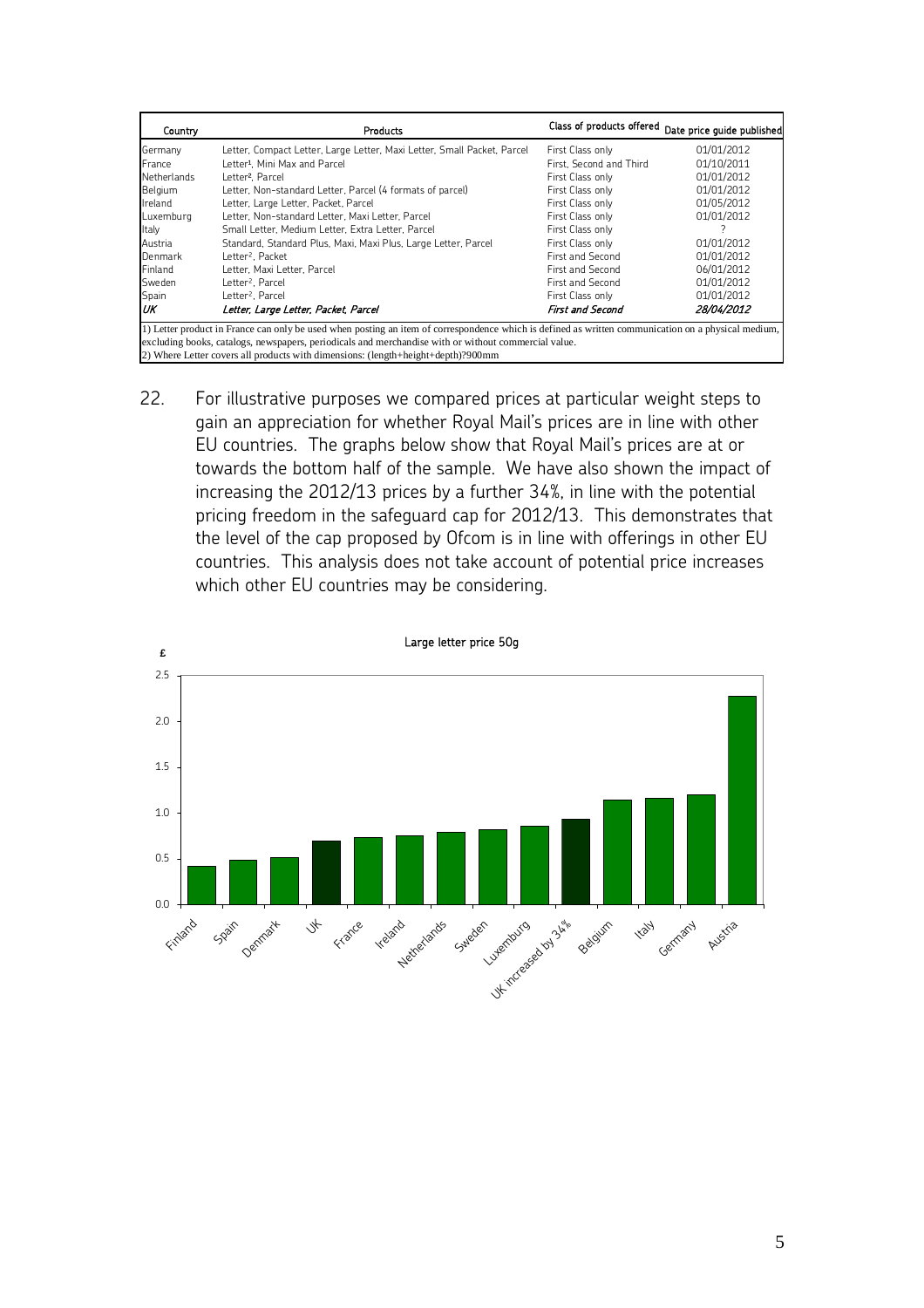



#### **Conclusions**

23. Royal Mail believes that the segment of the market to which the price cap will apply is developing rapidly and that price regulation should only occur where the market and other regulatory tools do not provide sufficient protection to consumers. We believe that the emergence of increasing competition in the market with the regulatory requirement that price increases must be fair and reasonable and remain affordable provides sufficient protection for customers. We therefore propose that the safeguard cap should be reviewed within 2 years.